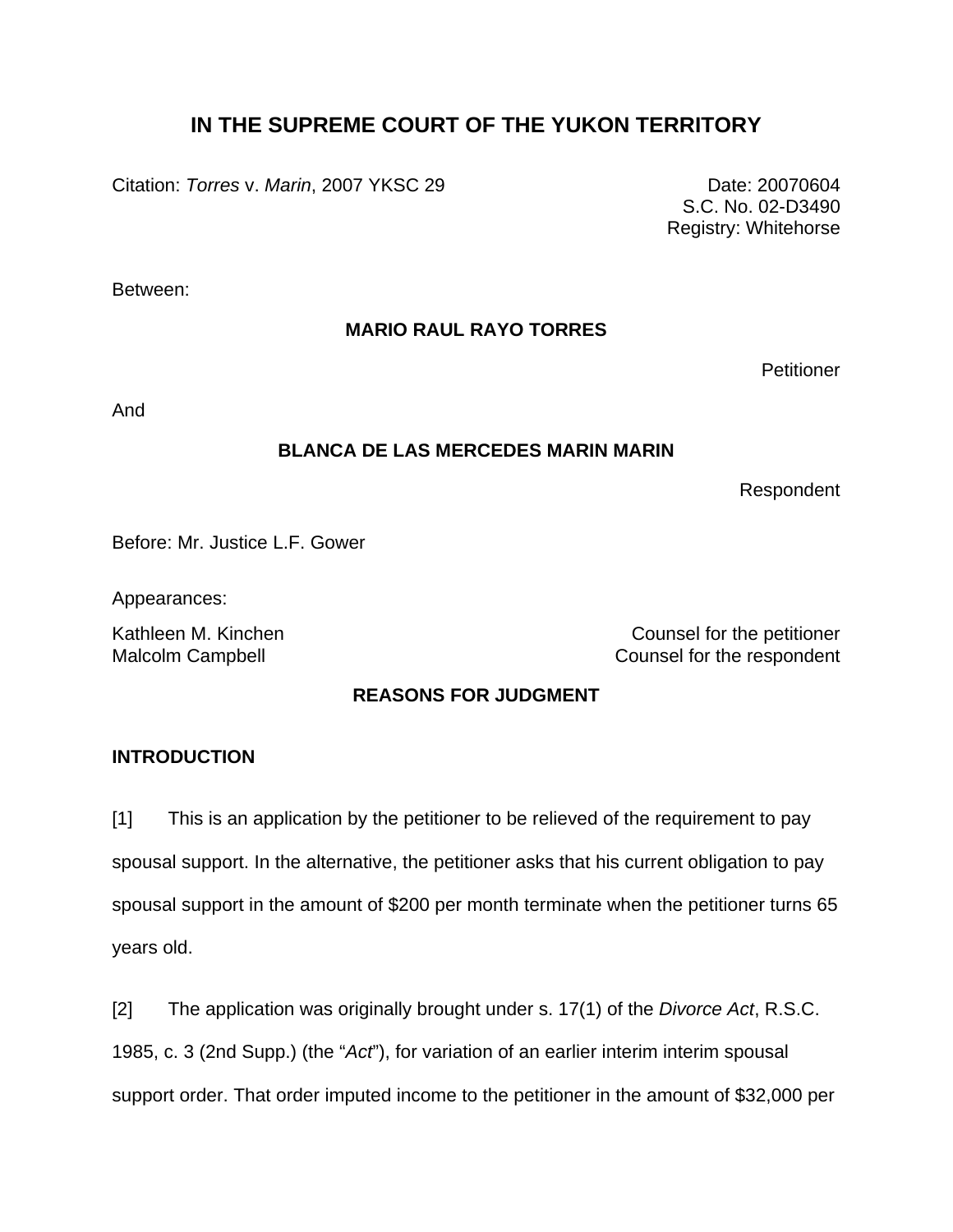annum and directed him to pay interim interim spousal support to the respondent in the amount of \$200 per month. However, at the summary trial before me, it became apparent that s. 17 was not applicable, as that section only applies to an application to vary a spousal support order "by either or both former spouses". At the time the application was brought, the parties were not yet divorced and were therefore not "former" spouses. Without any objection from the respondent's counsel, the petitioner's counsel reframed the application under s. 15.2(1) of the *Act*, as one seeking a final or permanent order for spousal support.

### **ISSUE**

[3] The issue of entitlement was not seriously challenged by the petitioner. Indeed, the petitioner's counsel conceded it is arguable that the respondent is entitled to spousal support. Therefore, I have proceeded to decide this matter on the basis that the real issue is one relating to the amount, if any, of the spousal support and its potential duration. That in turn requires a careful examination of the petitioner's ability to pay, based upon an assessment of his past, current and likely future income.

### **FACTS**

[4] The couple were married for a total of 31 years, until their separation in September 1999. The petitioner is currently 61 years old and the respondent is 63. In 1987, the petitioner came to Canada from Chile, the couple's country of origin. He claimed to be a political refugee and eventually settled in Whitehorse. The respondent remained in Chile with the couple's four children, living with the petitioner's family. Over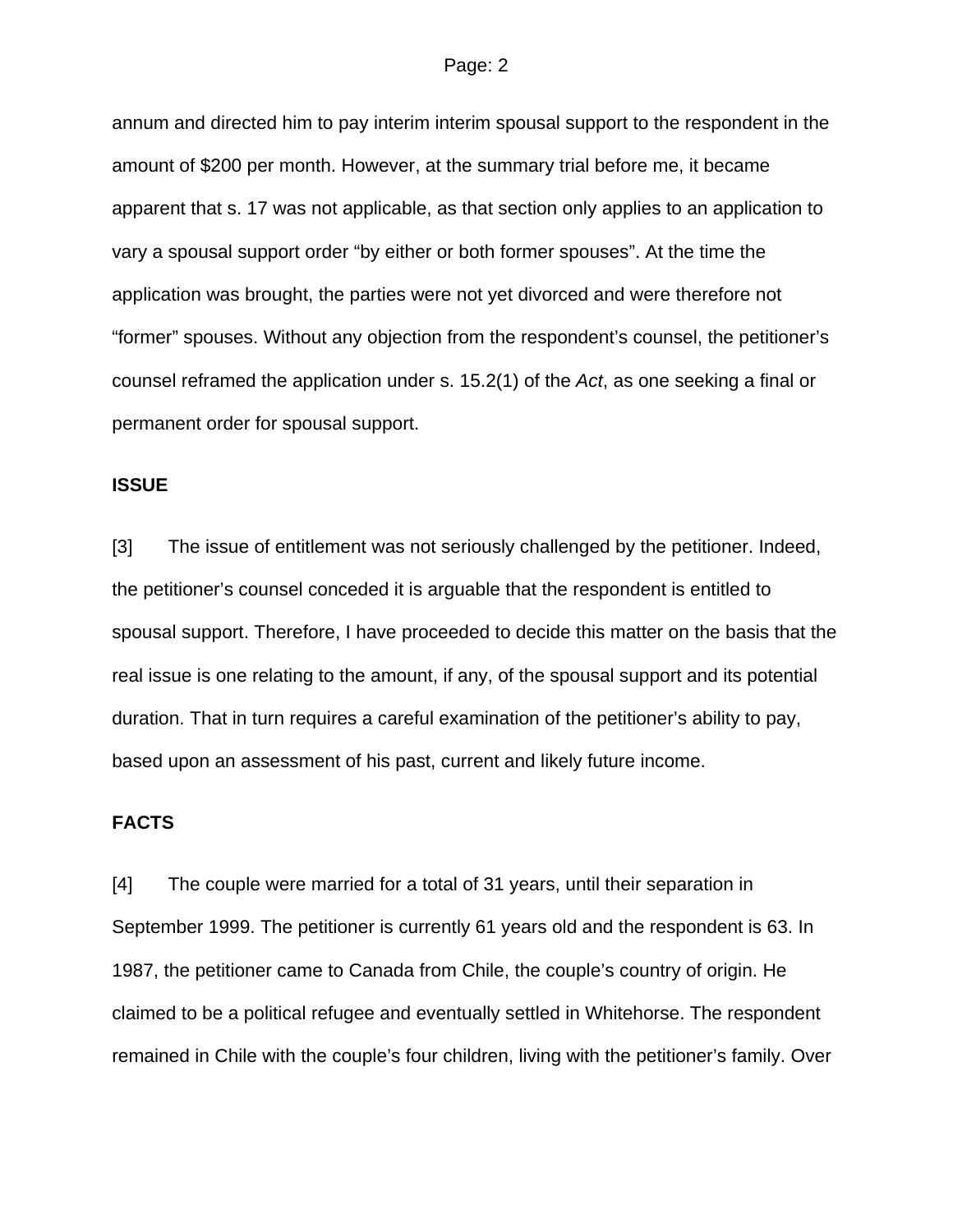the next five years, the petitioner took various types of labouring employment and provided financial support to the respondent.

[5] In 1992, the petitioner sponsored the respondent and their children to move to Canada. In that same year, he started his own business as a painter in Whitehorse, which continues to be his form of employment to the present.

[6] Upon moving to Canada, the respondent did not speak English. About a year after the move, she worked briefly for five or six months, but primarily was responsible for raising the couple's four children, while the petitioner earned the bulk of the family income. Eventually, in about 1999, the respondent began to experience health problems, specifically a bad back and arthritis, which permanently prevented her from working outside of the home. She provided medical confirmation of her inability to work by way of a note and a letter from her doctor. The latter was dated February 2, 2007, expressing the opinion that she is "unemployable".

[7] The respondent brought a separate application for child support and spousal support in October 1999. Eventually that led to an order from Justice R.E. Hudson in March 2000 (the "Hudson order"), which imputed an annual income to the petitioner in the amount of \$32,000 and required him to pay child support for the one remaining child of the marriage, N., in the amount of \$281 monthly, plus spousal support to the petitioner in the amount of \$200 per month.

[8] In 2002, the petitioner began the within divorce proceedings. On January 14, 2003, Justice R. Foisy made an order in these proceedings, again imputing an annual income to the petitioner in the amount of \$32,000, and requiring him to pay interim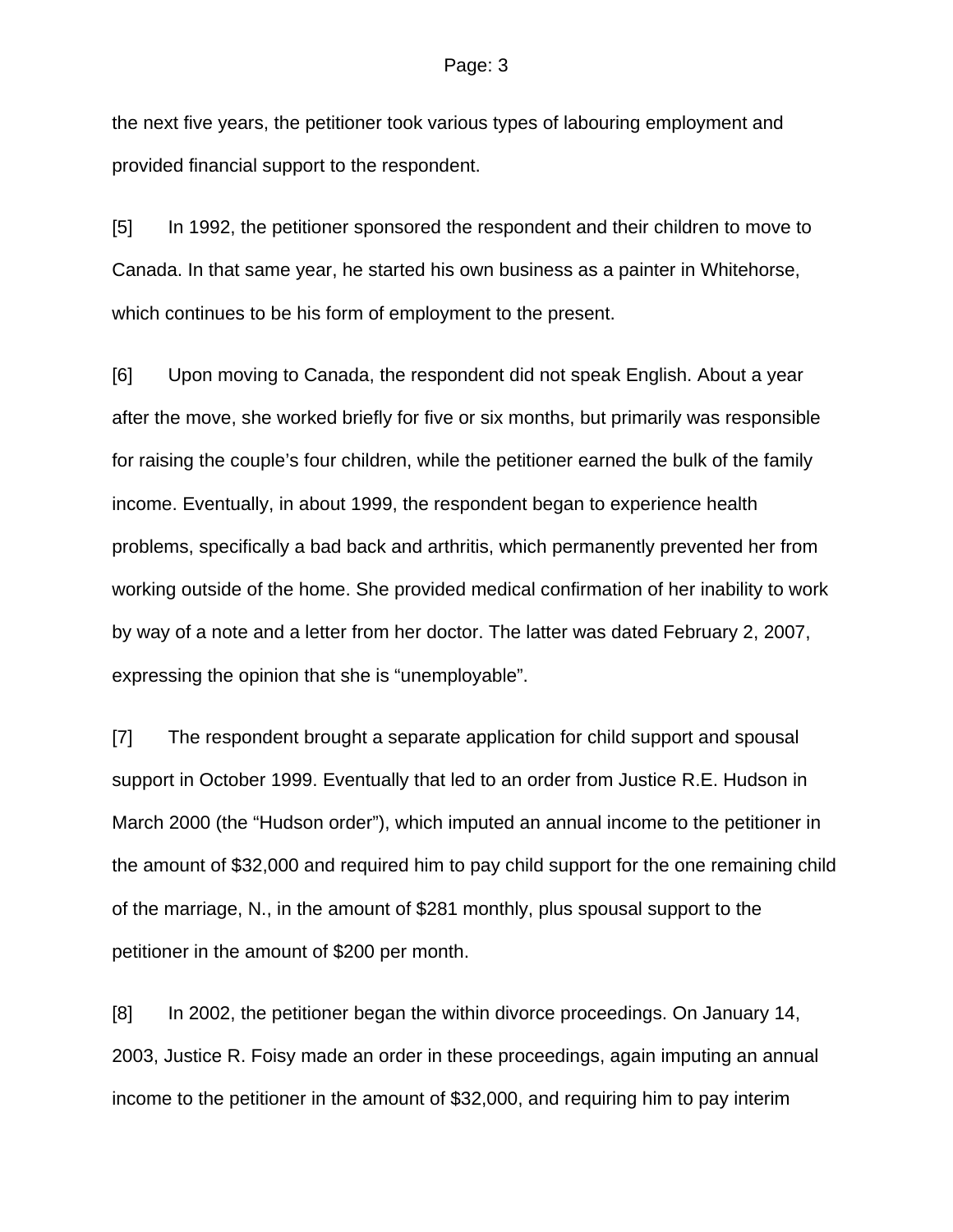interim child support of \$281 per month and interim interim spousal support of \$200 per month (the "Foisy order"). It is significant that the clerk's notes of the hearing leading to the Foisy Order indicate that it was made "on consent". That was also how the petitioner's counsel described the order in her submissions at this summary trial.

[9] Pursuant to the two orders, the petitioner paid child support for N. until she turned 19 years old in September 2005. He continues to pay spousal support to the respondent. To date he has never missed either a child support payment or a spousal support payment.

[10] The petitioner provided information on his income from his painting business over the years from 1999 to 2006, inclusive. He has attached his income tax returns for each of those years, which his counsel advises have never been challenged by Revenue Canada. For the returns from 1999 through 2001, he attached financial statements from his painting business setting out the revenue and expenses for each year of operation. For those years, the tax returns indicate the gross business income and the net business income, after deducting expenses. The petitioner has also indicated that, by specifically deducting "materials and supplies" and "rentals" as expenses from the gross business income, he was able to arrive at a value for the "gross profit" of the business in each year, although that value is not specifically reflected in those returns. By 2002, the tax return form was redesigned by Revenue Canada to allow for a calculation for the "gross profit". That value is determined by deducting from the gross business income the costs of "purchases during the year" (which I take to be roughly equivalent to the costs of "materials and supplies" and "rentals", as referred to in the previous three years' financial statements), as well as the costs of any sub-contracts.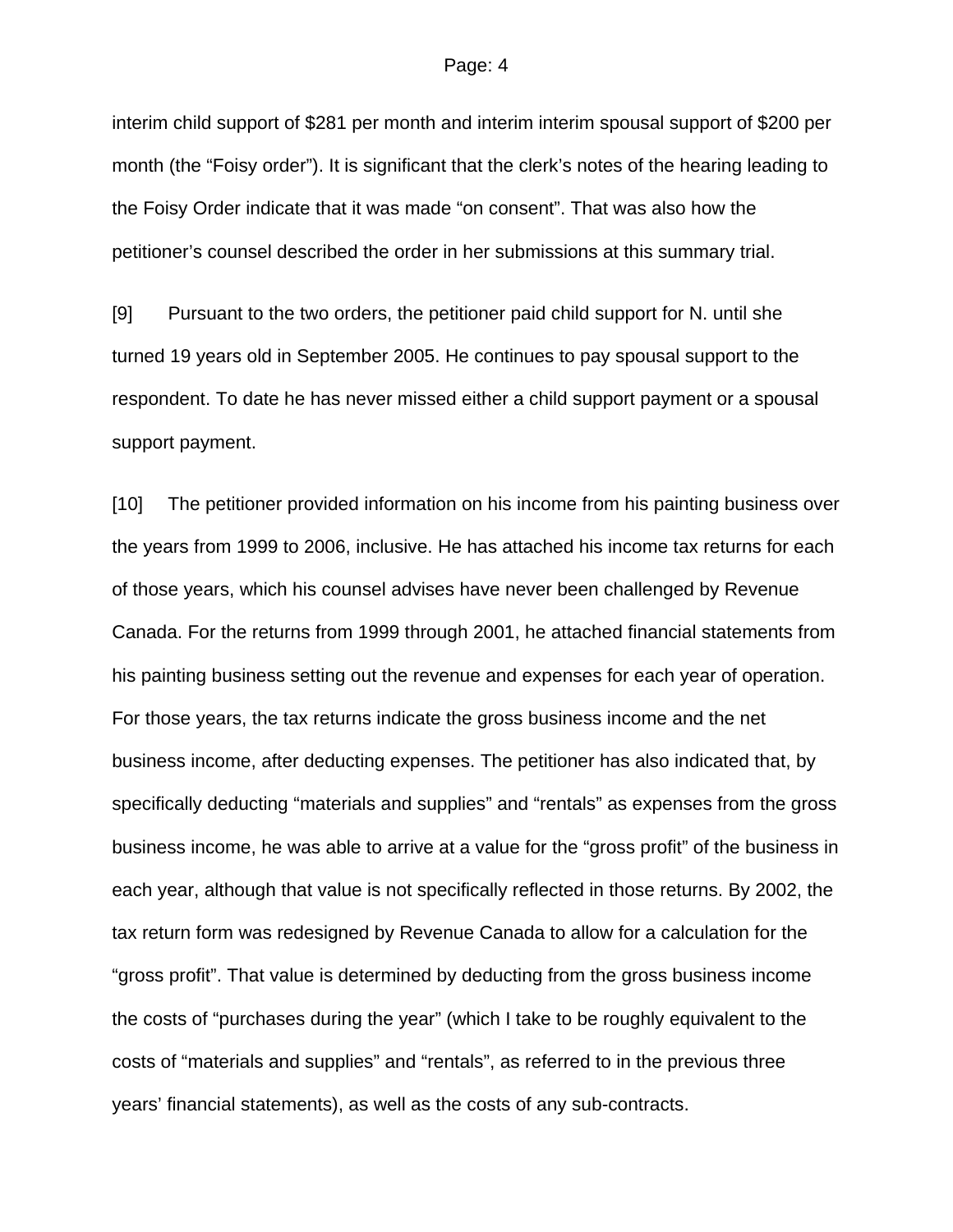[11] With that brief explanation, the petitioner's income history from 1999 to 2006 is as follows:

| Years | <b>Gross Business</b><br>Income | <b>Gross Profit</b> | Net Income   |
|-------|---------------------------------|---------------------|--------------|
| 1999  | \$47,489                        | \$21,744            | \$1,504.58   |
| 2000  | \$39,419                        | \$23,158.39         | \$2,195.04   |
| 2001  | \$92,836                        | \$42,650.57         | \$19,200.93  |
| 2002  | \$47,430                        | \$22,115.99         | \$1,595.98   |
| 2003  | \$45,365.43                     | \$12,095.63         | \$(5,006.28) |
| 2004  | \$50,906.58                     | \$21,434.70         | \$7,271.28   |
| 2005  | \$36,695                        | \$19,628.13         | \$(1,815.93) |
| 2006  | \$51,910                        | \$21,681.57         | \$1067.00    |

[12] The petitioner's counsel concedes, and I agree, that certain deductions such as "capital cost allowance" and "meals and entertainment" in each of the reported years should be added back in to result in a higher net income figure. The respondent's counsel suggests that the same should be done with other expenses such as the cost of driving back and forth to work, accounting costs and telephone bills, which ordinary salaried employees would not be able to deduct. I generally accept that about one-half of such costs should be added back in, but it will soon become apparent that the point is somewhat academic.

[13] It is important to note that the petitioner filed sworn financial statements in 2002 and 2006. In the 2002 financial statement, the petitioner deposed that his gross monthly income was \$1,600 and that he had a gross annual income of \$19,200, based upon his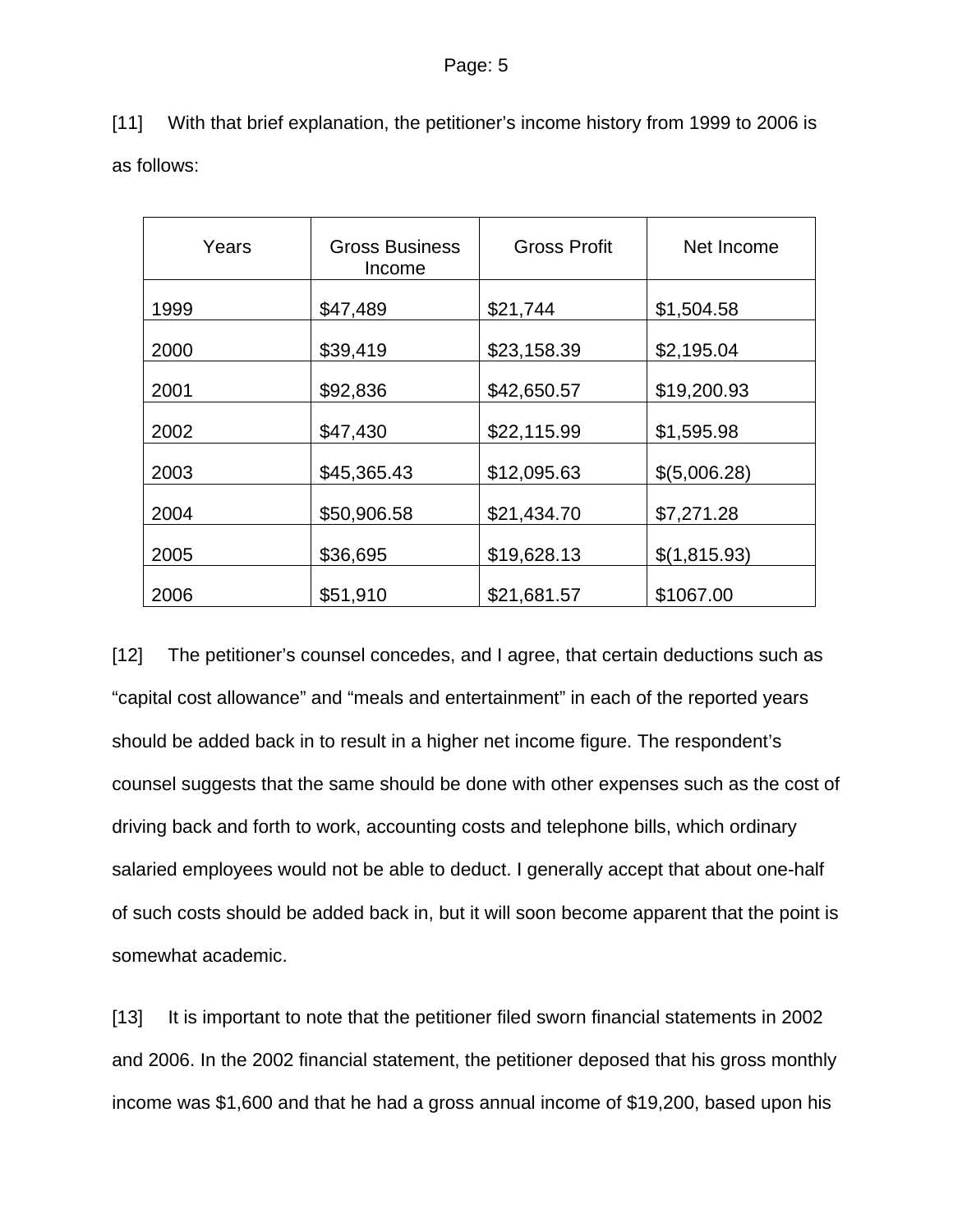2001 income. At that time, he was paying both child support and spousal support, totalling \$481 monthly. Although he also deposed to having a deficit balance of \$188 monthly, he indicated that he was debt free.

[14] In his 2006 financial statement, the petitioner swore that he had a total gross monthly income of \$1,635, but that his gross annual income was only \$11, 444. He explained that the monthly income was arrived at by taking his gross profits for 2005 and pro-rating it over one year. He claimed to have a monthly deficit of \$195, notwithstanding that, by that time, he was no longer paying child support of \$281 per month. On the other hand, his telephone costs had increased significantly as well as his costs for the operation and maintenance of his motor vehicle. Finally, he deposed that his total debt was \$200.

[15] Both parties acknowledge that they have each taken a number of international holidays to Chile and other countries since their separation. I understand the respondent has twice travelled to Chile and once to Spain to visit family. The petitioner, on the other hand, admits to having travelled internationally almost every year during his "slow season", also for the purpose of visiting family. He says that he uses travel points to do so and often stays with family, keeping his costs to a minimum.

### **ANALYSIS**

[16] Under s. 15.2(4) of the *Divorce Act*, in making a spousal support order:

"… court shall take into consideration the condition, means, needs and other circumstances of each spouse, including

(a) the length of time the spouses cohabited;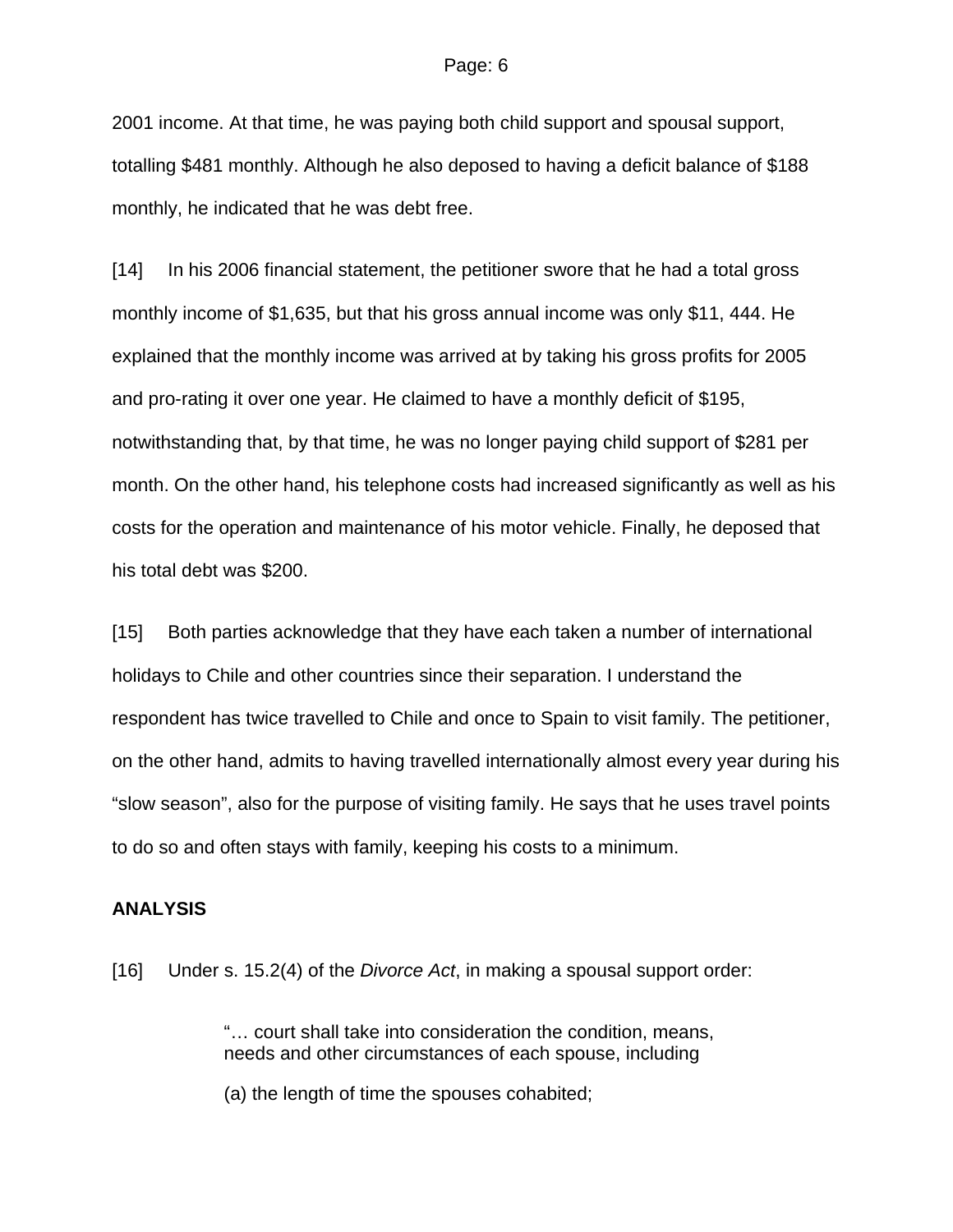(b) the functions performed by each spouse during cohabitation; and

(c) any order, agreement or arrangement relating to support of either spouse."

[17] Further, under s. 15.2(6), a spousal support order should:

"(a) recognize any economic advantages or disadvantages to the spouses arising from the marriage or its breakdown;

(b) apportion between the spouses any financial consequences arising from the care of any child of the marriage over and above any obligation for the support of any child of the marriage;

(c) relieve any economic hardship of the spouses arising from the breakdown of the marriage; and

(d) in so far as practicable, promote the economic selfsufficiency of each spouse within a reasonable period of time."

[18] In January 2005, Professors Carol Rogerson and Rollie Thompson, in

conjunction with the Federal Department of Justice, published a document entitled

*Spousal Support Advisory Guidelines: A Draft Proposal.* These advisory Guidelines do

not deal with entitlement to support; rather, they are only relevant to issues of quantum

and duration, once entitlement has been determined. In *Yemchuk* v. *Yemchuk*,

2005 BCCA 406, at para. 64, the British Columbia Court of Appeal accepted the

guidelines as a "useful tool to assist judges in accessing the quantum and duration of

spousal support". The Court of Appeal also noted that the guidelines are intended to

reflect the current law and not to change it.

[19] The guidelines set out a "without child support" formula, which would be applicable to the case at bar, since the couple's daughter, N. is no longer a child of the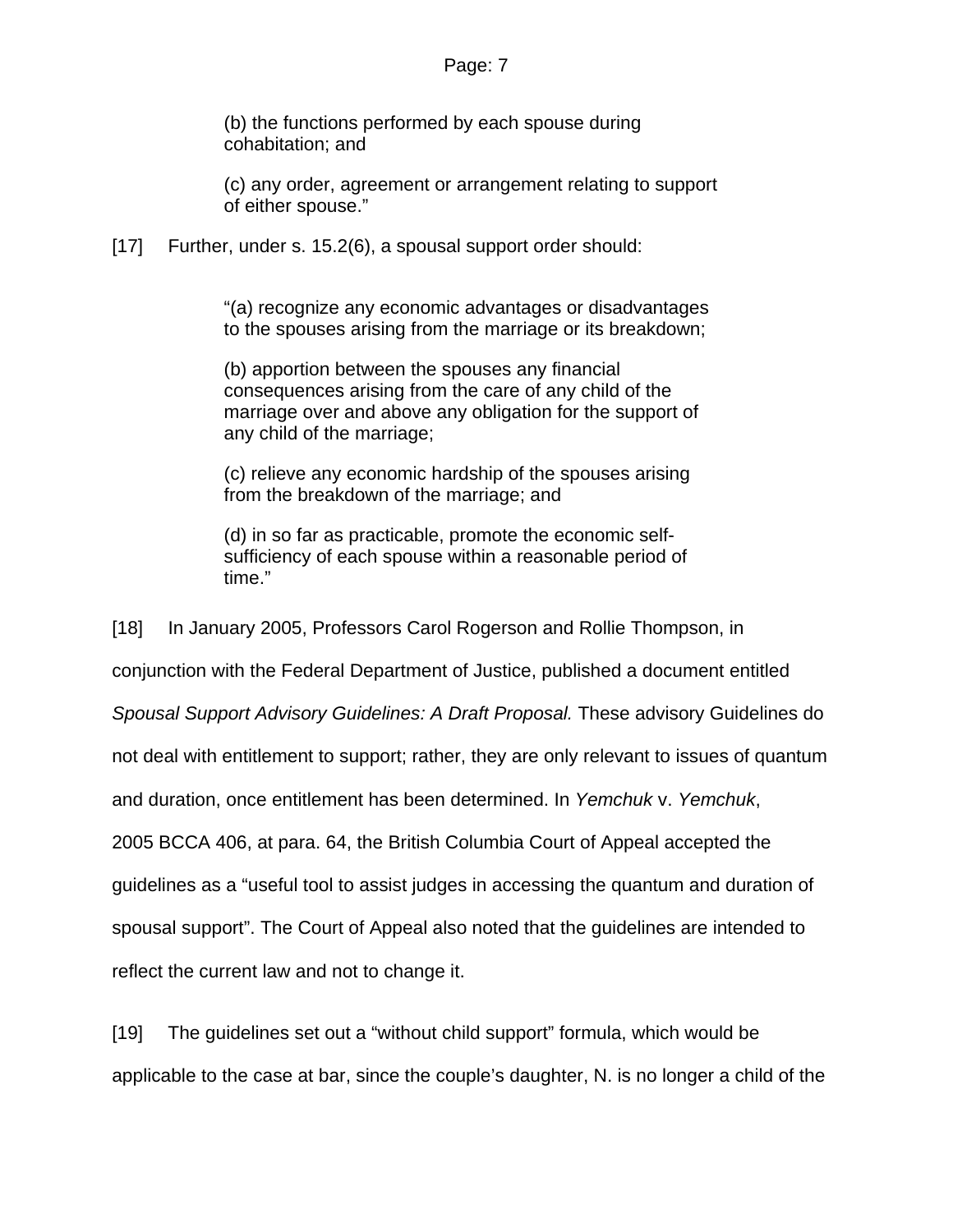marriage. According to the formula, for marriages of 25 years or longer, the amount of child support would range from 37.5 to 50% of the gross income difference between the spouses' gross incomes. In the case at bar, because the respondent earned nothing and the petitioner was the sole income earner, the amount would be somewhere between 37.5 to 50% of the petitioner's income. As for duration, the guidelines suggest that if the marriage is 20 years or longer, the spousal support would be indefinite.

[20] However, at pp. 87 and 88, the guidelines also deal with the issue of whether and at what point there should be a "floor" for spousal support, that is, an income level for the payor spouse below which zero support is to be paid. Here the authors say:

> "Our initial view is that there should not be any amount of spousal support payable until the payor's gross income exceeds \$20,000 per year. A minimum wage or poverty line income was considered too low, providing too little incentive for the payor to continue working, given prevailing tax rates. A review of the case law suggests that judges almost never order spousal support where payors make less than \$20,000, or even slightly more

...

For spouses with low incomes, we must be particularly concerned about work incentives, welfare rates and net disposable incomes. There may be compelling arguments for low-income payors to pay child support at very low income levels, but the same arguments cannot be made for support for adult spouses. If anything, we are worried that the \$20,000 floor may be too low, creating real hardship for payor spouses and ultimately threatening the credibility of the formulas.

We do have one concern with an absolute floor at \$20,000, namely a **cliff effect** for those payors just above the floor. A way to avoid such a cliff would be to have some smoothing of the formulas over a range of lower incomes, e.g. between \$20,000 and \$40,000, with the percentages rising towards the standard range (as was done in the construction of the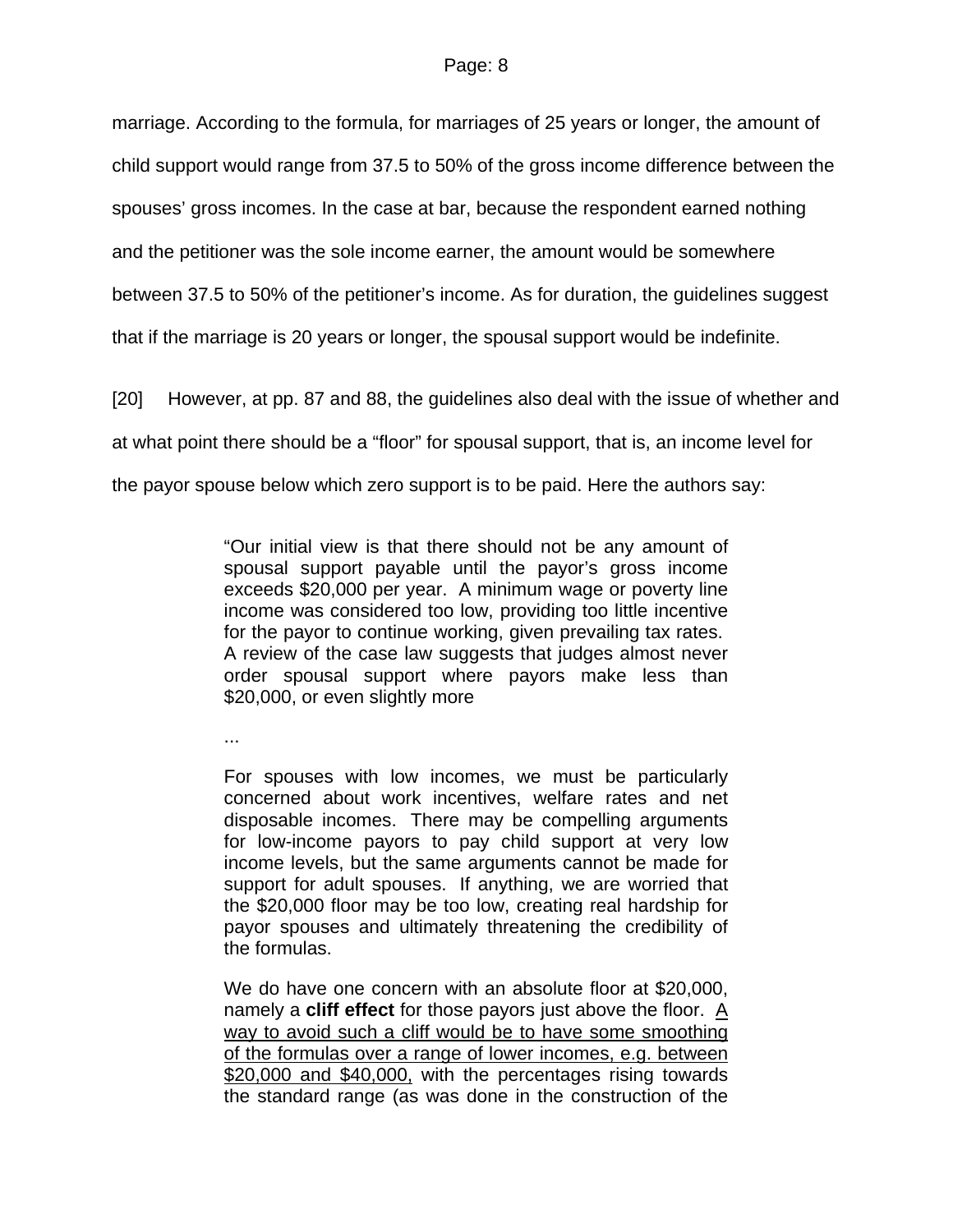*Federal Child Support Guidelines*). We would prefer to avoid such complexity at the lower end, at least in this early stage in the development of advisory guidelines. For now, the cliff effect can be best avoided by an **exception** for cases where the payor spouse's gross income is **more than \$20,000 but less than \$30,000**. For cases within this range, assuming entitlement, consideration should be given to the percentages sought under the applicable formula, the net disposable income left to the payor spouse, and the impact of a spousal support payment upon the work incentives and marginal gains of the payor." (my underlining)

[21] The respondent's counsel submitted that I should continue to impute to the petitioner an annual income of \$32,000, as was done in both the Hudson and Foisy orders, and order him to pay spousal support in the range of \$800 monthly (or 30% of the gross income difference between the parties). As I understood his submission, the rational for such an imputation is that there has been no significant change in the petitioner's circumstances since the Hudson order in 2000, and therefore the same imputation could and should be made today. However, the problem with that argument is that I have no reasons from Justice Hudson explaining why he made the original imputation of \$32,000 annually. I have reviewed that file, as it involved an earlier and separate proceeding, and could find little of assistance in the way of evidence on the record or otherwise. Further, although the Foisy order confirmed the imputation of \$32,000, that was done over four years ago and was on consent. I have nothing before me on this summary trial which would support making the same imputation today.

[22] The respondent's counsel also submitted on this point that I can infer that the petitioner has been under-employed over the period from 1999 to 2006. He characterized the petitioner as "choosing" not to work in the winter so that he can go on international holidays. The respondent's counsel argued that I can take judicial notice of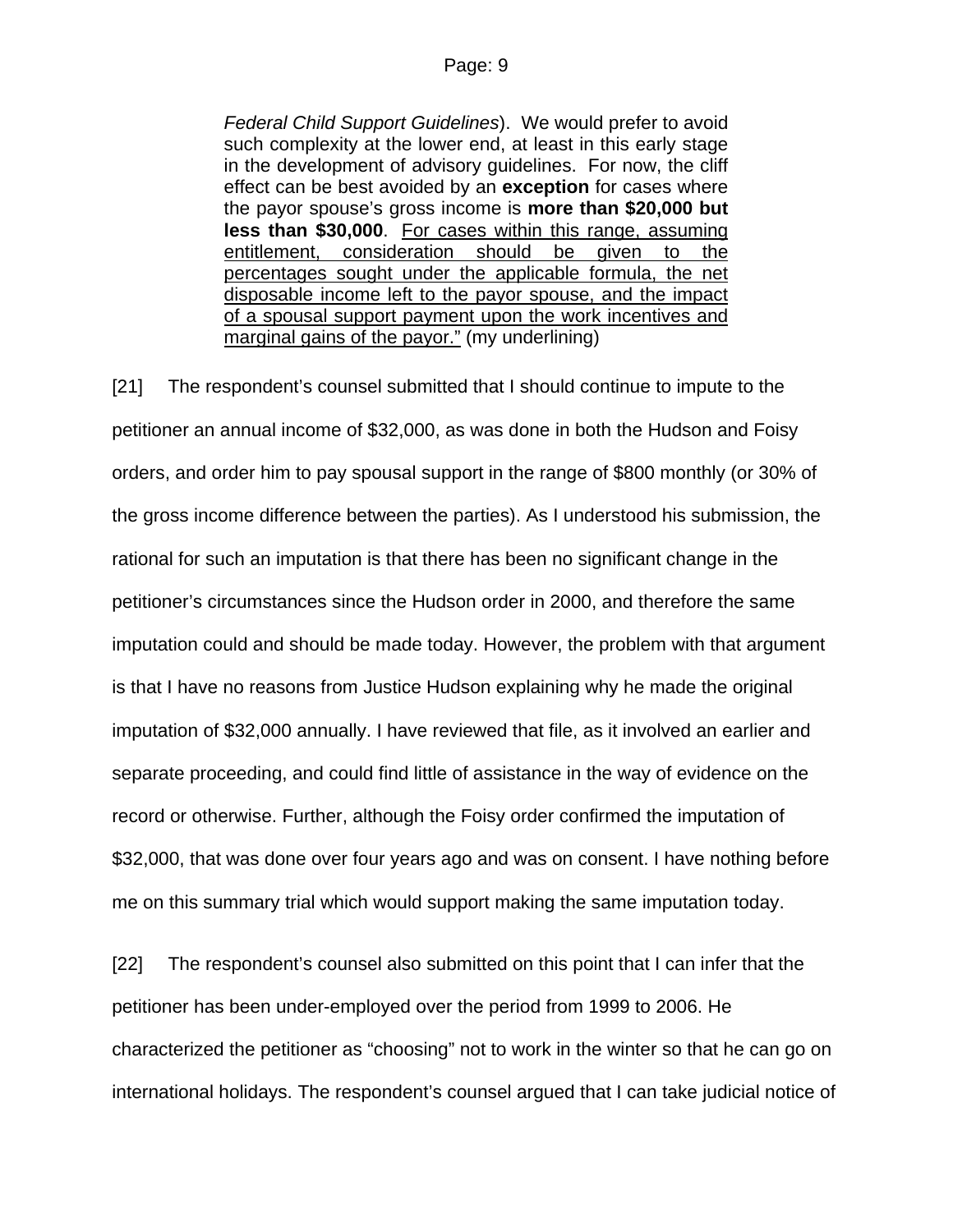the high demand for professional painters within the current economic upswing in the Whitehorse area, as well as the fact that indoor painting can be done in the winter. While I generally accept both of those latter propositions as correct, I also accept as reasonable the petitioner's deposition that his work is "largely seasonal in nature, generally from May to October". While indoor painting jobs are no doubt available in the winter, a greater volume of the work would be likely during the spring, summer and fall. Further, the petitioner does not state that he ceases work altogether during the winter months, but rather that it is his "slow season". Therefore, it does not seem unreasonable for him to plan his international travel during that season.

[23] Further, there is no evidence of the petitioner having received other job offers and refusing them, or having declined other higher paying employment opportunities. Rather, there is some evidence that the petitioner has been experiencing health issues of late, such as high cholesterol, which apparently makes it difficult to hang on to his painting rollers at times. Accordingly, he deposed that he must occasionally subcontract some of the painting work as he cannot do it all alone within a reasonable time frame. Unfortunately, unlike the respondent, the petitioner failed to provide any medical evidence to support that allegation. Nevertheless, I am not persuaded that the petitioner has been intentionally under-employed.

[24] Accordingly, I conclude it would be unfair to impute an annual income in the range of \$32,000 at this time.

[25] On the other hand, I seriously question the reliability of the petitioner's tax returns. According to his return for 2006, the petitioner's gross profit was \$21,681.57.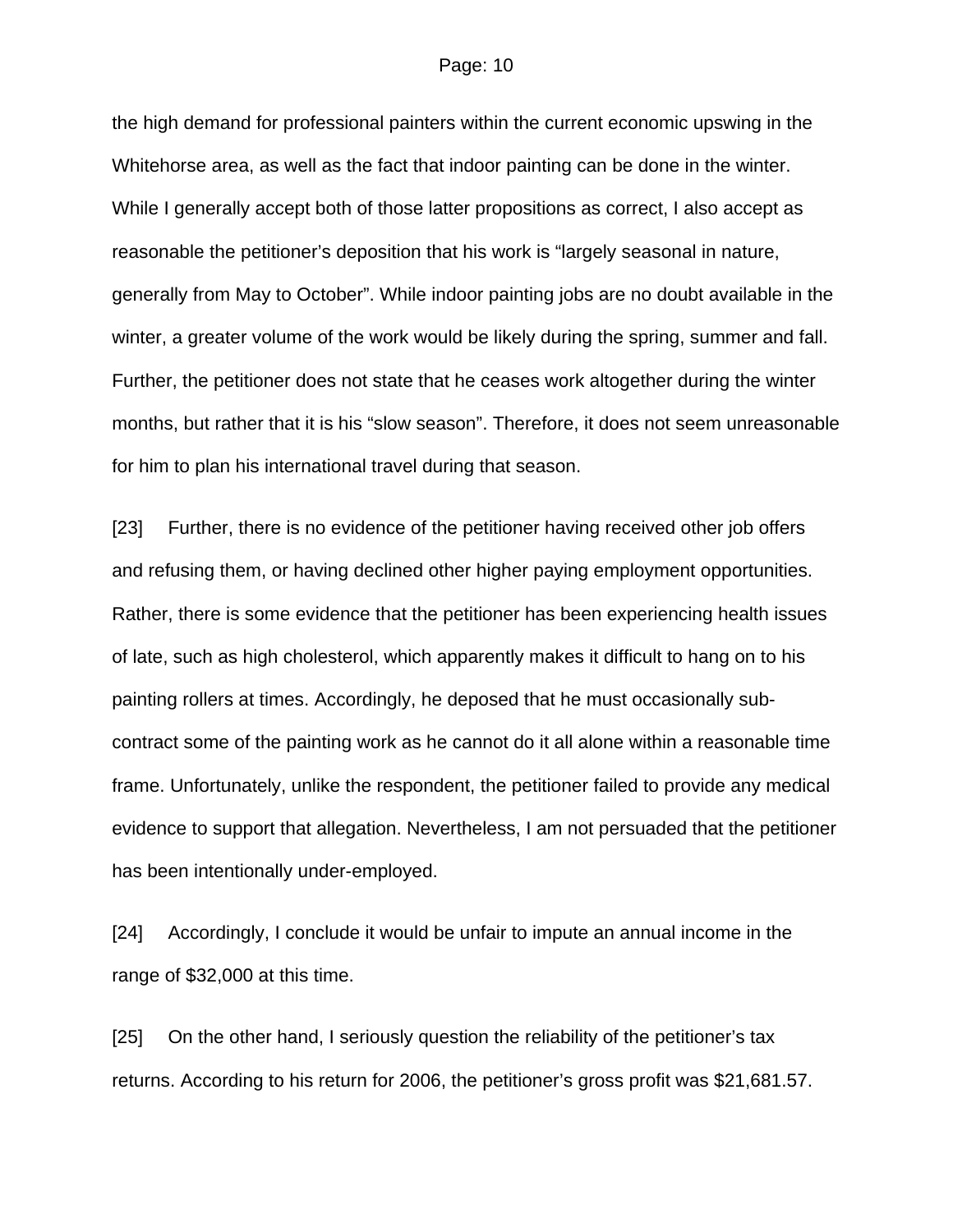From that, the petitioner deducted a total of \$16,365.21 in business expenses, as well as a capital cost allowance of \$4,249.36. That left him with a net income for 2006 of \$1,067. Even if I add back in, as his counsel concedes, the capital cost allowance (\$4,249.36) and the meals and entertainment (\$728.08) that would only increase the petitioner's net income to \$6,044.44. That amount divided by 12 would result in a monthly income just over \$500. It is obvious to me that such an amount fails to accurately reflect the petitioner's real income. According to his financial statement for that year, the petitioner's rent alone was \$500 per month, and his total monthly expenses were listed as \$1,830, yet he claimed to have a deficit of only \$195 per month. Therefore, his income must have been greater than \$500 per month.

[26] I assume the petitioner's business financial statements and tax returns were prepared by his bookkeeper or accountant, who no doubt did their best to minimize the amount of the petitioner's net taxable income. However, the net incomes deposed to by the petitioner from 1999 through 2006, with the exception of 2001, simply do not seem sufficient to meet his monthly expenses, as evidenced from his two personal financial statements. Rather, I find that the monthly incomes stated by the petitioner in each of those financial statements are more likely to be closer to his real income over the years. In 2002, his gross monthly income was \$1,600 or \$19,200 annually; and in 2006, his gross monthly income was \$1,635, or approximately \$19,625 annually.

[27] It is also very telling to me that in both 2002 and 2006, the petitioner swore that he was virtually debt free. I appreciate that he has also stated that, since the fall of 1999, he has been in a new common law relationship and has resided in a home owned by his common law partner. He claims to make a contribution for food and rent as he is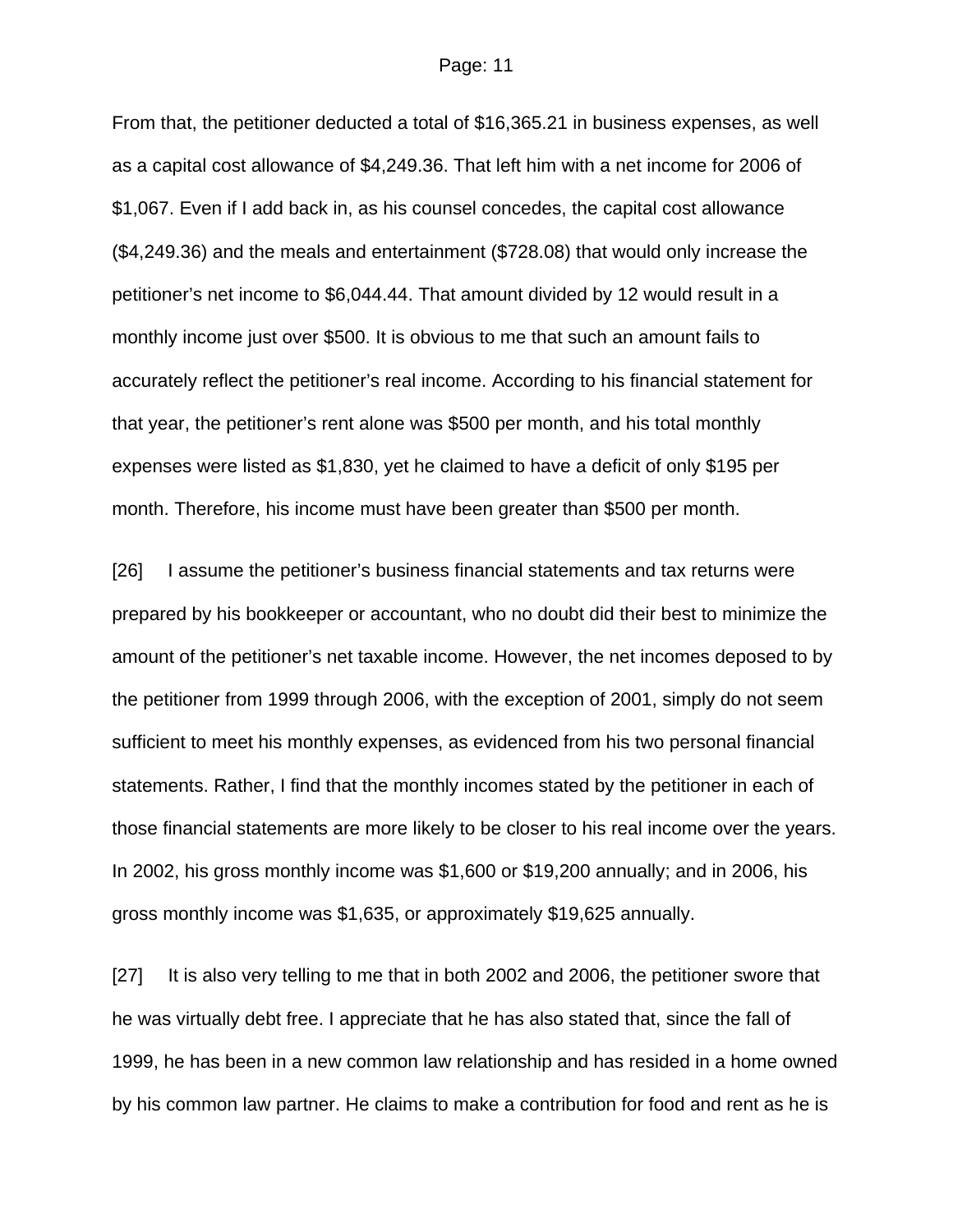"able", and relies on his partner to pay expenses when he is short. However, I cannot imagine that the petitioner would have continued to incur a monthly deficit of between \$188 and \$195, or \$2,256 to \$2,340 annually, from 2002 to 2006, without incurring some amount of debt. This also causes me to doubt that the petitioner's figures are accurate.

[28] The petitioner deposed at this summary trial "It is a financial strain for me to pay the respondent \$200 per month." However, this appears to be the first time he has raised an issue over his ability to pay. The petitioner was able to pay a total of \$481 a month in combined child and spousal support from March 2000 until N. ceased to be a child of the marriage in 2005. Further, it appears that the petitioner *consented* to the Foisy order in 2002, which confirmed his imputed annual income of \$32,000 and the child and spousal support totalling \$481, Thus, if it is currently "a financial strain" for the petitioner to pay the respondent \$200 per month, I question why he did not raise that concern in 2002, when he was earning about the same amount of money, according to his personal financial statement that year. On the contrary, not only did the petitioner fail to raise the issue of his ability to pay in 2002, he seemed to have *willingly agreed* to a continuation of the payments that he had been making for the previous 34 months.

[29] The petitioner's counsel submitted at the summary trial that there was no evidence that the petitioner did not suffer financial hardship when he was paying the combined child and spousal support of \$481 from March 2000 until September 2005. However, I would think that it is the petitioner himself who bears the onus on this application to show on a balance of probabilities that, not only is it currently a financial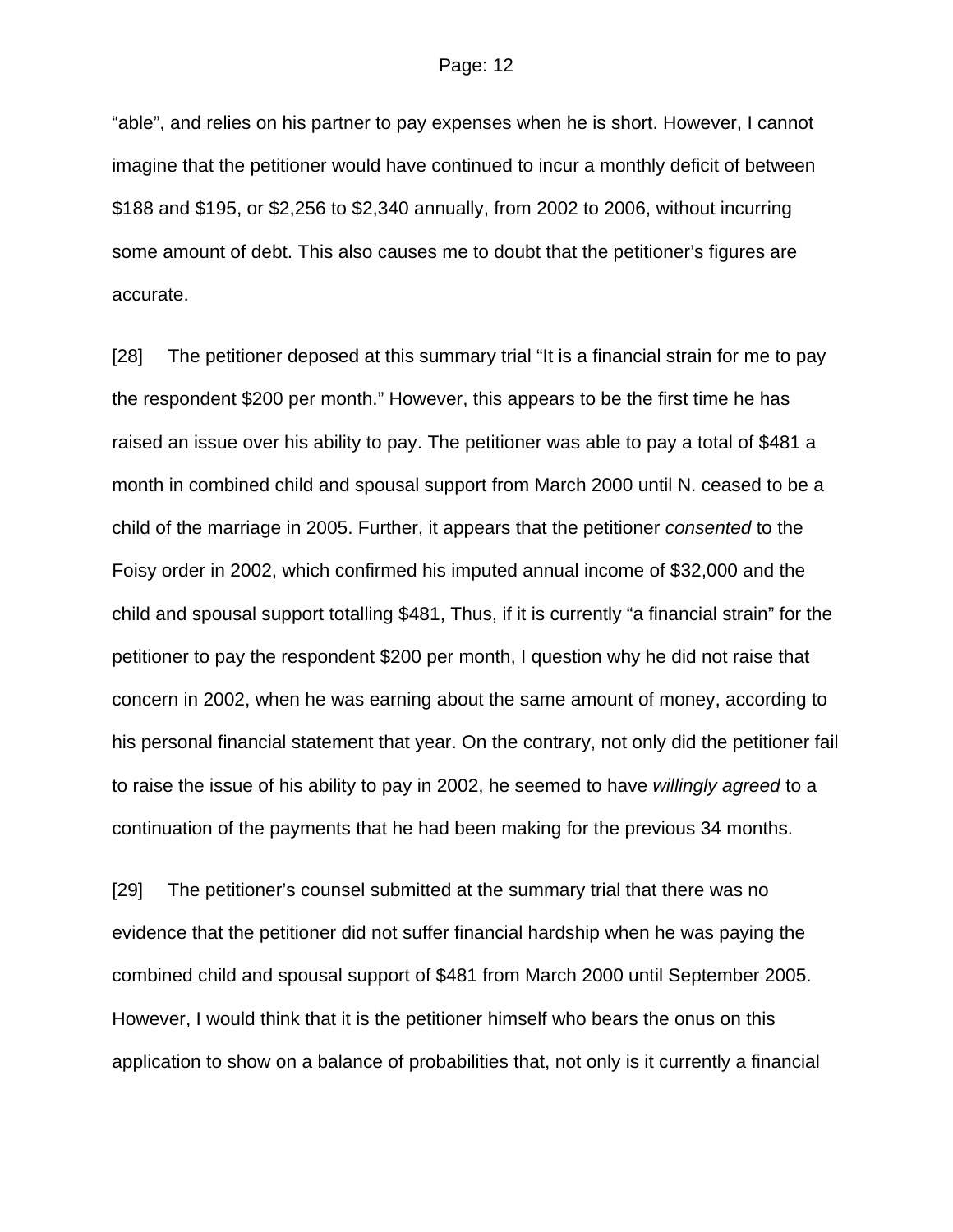hardship for him to pay spousal support of \$200 monthly, but that it was also a hardship for him in previous years, when he had roughly the same amount of income.

[30] For all these reasons, I do not accept the petitioner's tax returns as an accurate reflection of his real income from 1999 to 2006. (I note parenthetically here that, under s. 19(2) of the *Federal Child Support Guidelines*, the reasonableness of an expense deduction is not governed solely by whether it is permitted under the *Income Tax Act*. I see no reason why that principle should not apply equally to the calculation of income for the purpose of paying spousal support.) Further, I am not persuaded that the petitioner is unable to pay \$200 per month in spousal support on an on-going basis.

[31] I recognize that I have found the petitioner to earn approximately \$19,625 annually as of 2006 and that this is below the \$20,000 "floor" referred to in the spousal support guidelines. However, that amount is very close to \$20,000, and in fact could be above \$20,000, which would put this case in the range of exceptional cases of \$20,000 to \$30,000. For such cases, it is recommended that consideration be given to the percentage sought under the "without child support" formula, while keeping in mind the net disposable income left to the payor spouse. A payment of \$200 per month from an annual income of \$19,625 means that the multiplier under the "without child support" formula in the guidelines would be approximately 12%, as opposed to the suggested usual range of 37.5% to 50% of the gross income difference between the parties.

[32] Further, at p. 89, the guidelines suggest the floor is not absolute and that there may be exceptional cases even where the payor's income is below \$20,000: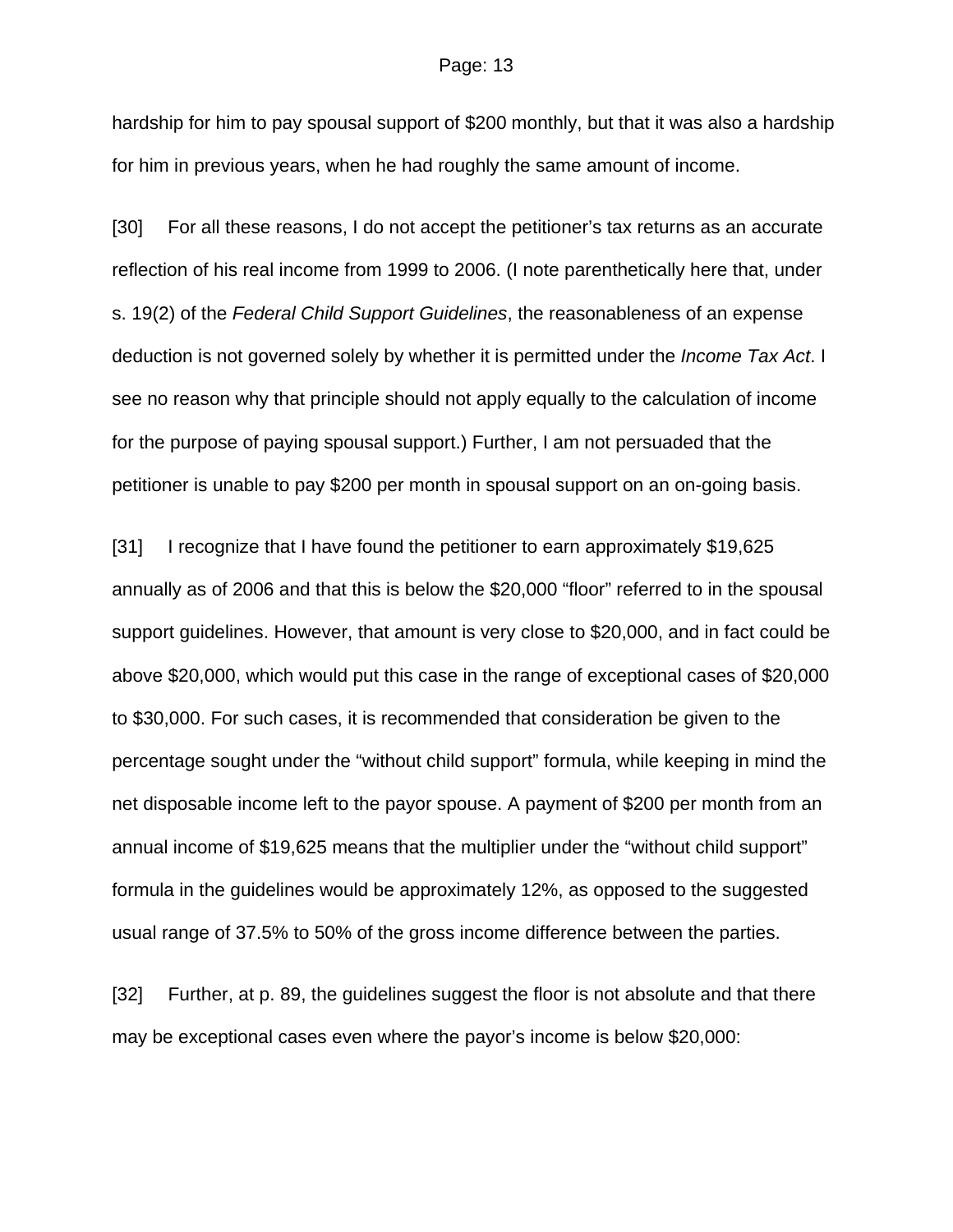" … In general, the formulas for amount and duration will not operate where the payor spouse's gross income is less than \$20,000 per year, as it will be rare that there will be sufficient ability to pay. There may, however, be exceptional cases where spousal support might be paid, e.g. where the payor spouse is living with parents or otherwise has significantly reduced expenses. Formulas will be less helpful in determining amounts in such cases. There is another good reason for allowing exceptions below the income floor: these advisory guidelines address amount and duration, not entitlement. An absolute income floor for amount would effectively create an entitlement rule, something that these guidelines should not do, in light of their informal and advisory nature. The issue of entitlement must always remain open, as a threshold issue, to be defined by the legislation and judicial interpretation of that legislation. " (my emphasis)

[33] In this case, I have found that the petitioner *does* have sufficient ability to pay.

[34] As for the duration of the child support, the guidelines suggest that it be paid on an indefinite basis for marriages in excess of 20 years. Here, the petitioner has deposed that he plans to retire in about 4 years, when he will turn 65 and become eligible to receive Old Age Security and his Canada Pension. He has stated that he does not have any other retirement income. At that time, the respondent, will also be of retirement age and will probably have an income similar to that of the petitioner. As there will not then likely be any significant gross income difference between the parties, it would be appropriate to terminate the petitioner's obligation to pay spousal support upon his retirement. Therefore, the petitioner's counsel asks that, if I do award the respondent \$200 per month in spousal support, that it be payable only until the petitioner stops working. That will avoid putting the petitioner to the additional expense of having to return to court in the future to make an application to vary under s. 17 of the *Divorce Act*.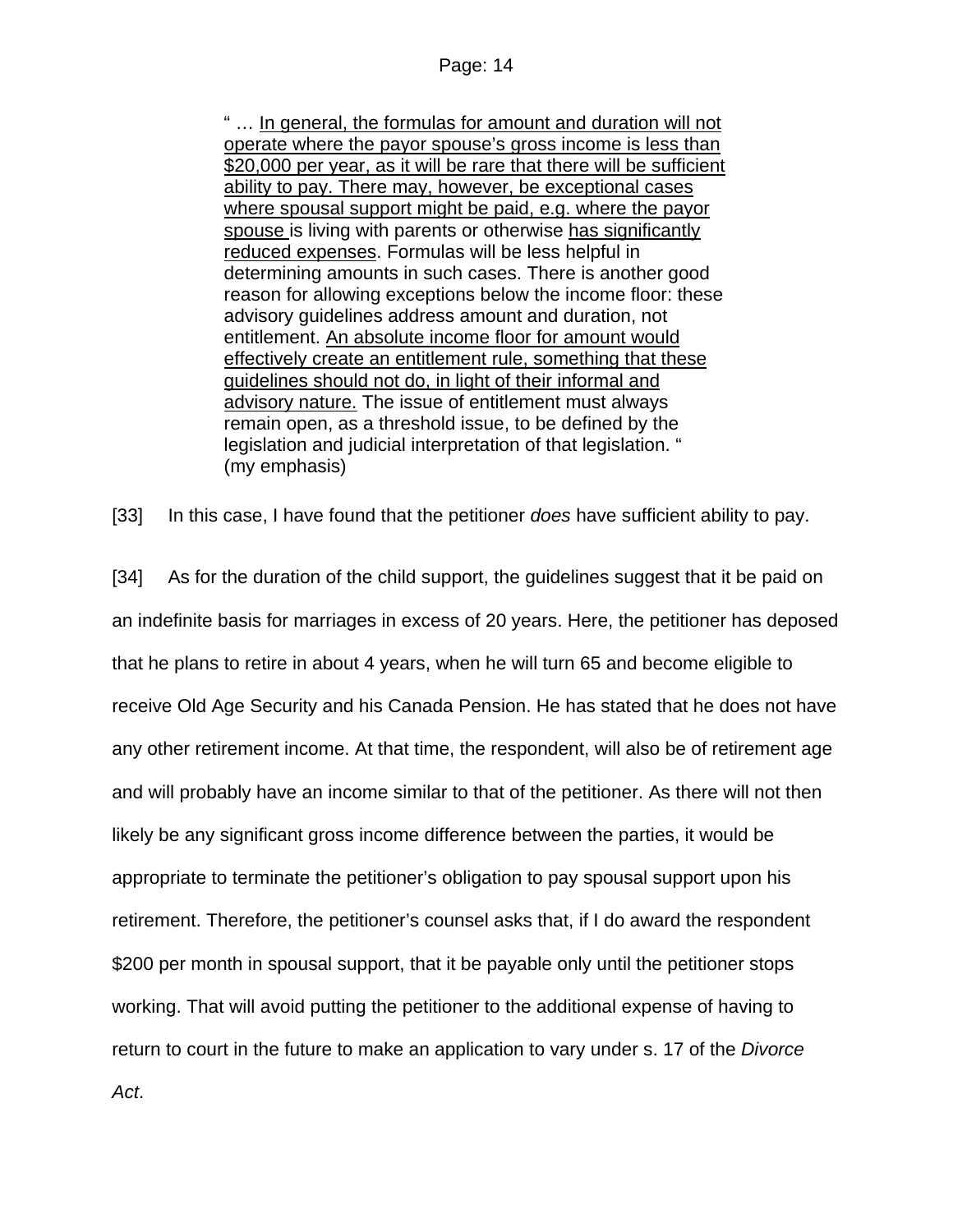[35] The respondent's counsel submits that even though the petitioner purports to be in retirement, he could continue to work as a painter, thereby earning additional income over and above his pension income. Therefore, counsel says that it would be preferable for the petitioner to have to bring an application to vary once the fact of the petitioner's retirement is established.

[36] Under s. 15.2(3) of the *Divorce Act*, the court may make an order for spousal support "for a definite or indefinite period or until a specified event occurs, and may impose terms, conditions or restrictions in connection with the order as it think fit and just." In my view, this gives me significant discretion and latitude to make an order which will be fair to the parties in the near term, while avoiding unnecessary continuation of these proceedings in the future. Accordingly, I order that the petitioner's obligation to pay spousal support will continue so long as the petitioner continues to earn employment income, as defined by Revenue Canada, or until further order of this court. The petitioner has never missed a support payment to date. I do not expect him to be evasive with respect to this obligation in the future. If the respondent has reason to feel he is, then she can bring the appropriate application and provide her evidence in support.

[37] I will say one final word about the change in the petitioner's position, bringing this application is under s. 15.2 of the *Divorce Act,* rather then under s. 17. Initially, the petitioner assumed he was making an application to vary the interim interim spousal support in the Foisy order. He further assumed that such an application was properly brought under s. 17 of the *Divorce Act*. Section 17(4.1) speaks about the test for varying "a spousal support order", as requiring "a change in the condition, means, needs or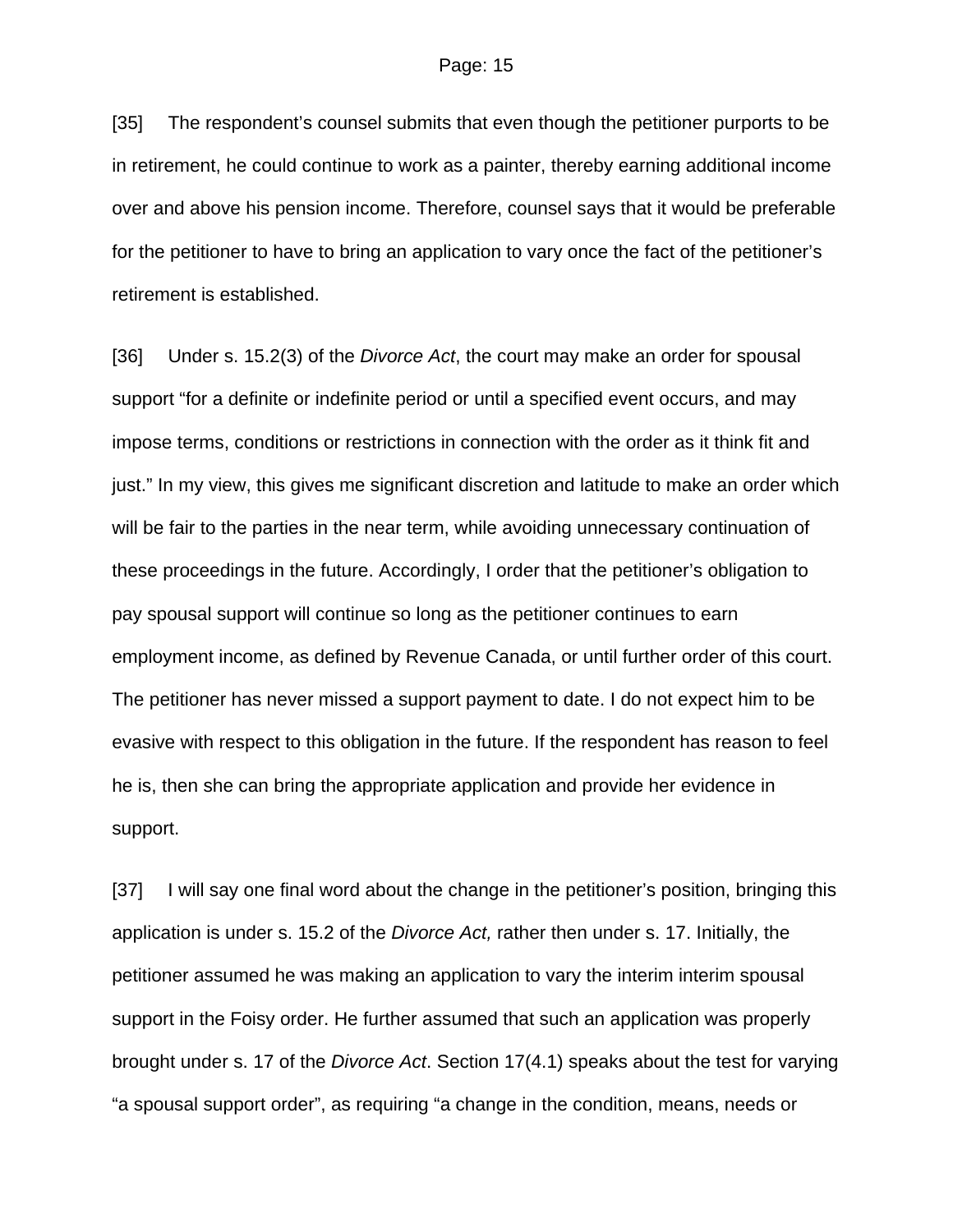other circumstances of either former spouse". That test has been widely judicially interpreted as requiring a *material* change in circumstances. Accordingly, both parties initially assumed that this was the test for the within application.

[38] However, at the summary trial, it was noted that the definition of "spousal support order" means an order under s. 15.2(1) of the *Act*, which appears to refer to a permanent or final order made at trial, as opposed to an "interim order", which is made under s. 15.1(2). That led to a further examination of the case law, which revealed that an "interim order" cannot be varied under s. 17 of the *Divorce Act*, because that section contemplates the variation of a support order which is made after the divorce is final, at which point the spouses become "former spouses" as referred to ss. 17(1)(a) and (4.1.).

[39] The question then arose whether this court has jurisdiction under the *Divorce Act* to vary an interim spousal support order made under s. 15.2(2), as there is no specific provision within the *Act* which expressly authorizes the variation of an "interim" spousal support order. This has been referred to by Justice Robert Carr, of the Court of Queen's Bench of Manitoba, as a "legislative gap".<sup>1</sup> However, Justice Carr also notes that courts have found various ways around this gap.

[40] In *Validen* v. *Validen*, [1990] M.J. No. 619 (Q.B.), at p. 2 (QL), Mercier J., of the Manitoba Court of Queen's Bench, relied on the inherent jurisdiction of the court to allow further applications under s. 15 of the *Divorce Act*, to make "new" orders to deal with "inequitable and changed circumstances" in accordance with the intent and purposes of the *Divorce Act.*

 $\overline{a}$ 

<sup>1</sup> *The Conduct of Family Proceedings*, Seminar for Newly Federally Appointed Trial Judges, September 28 – 29, 2004.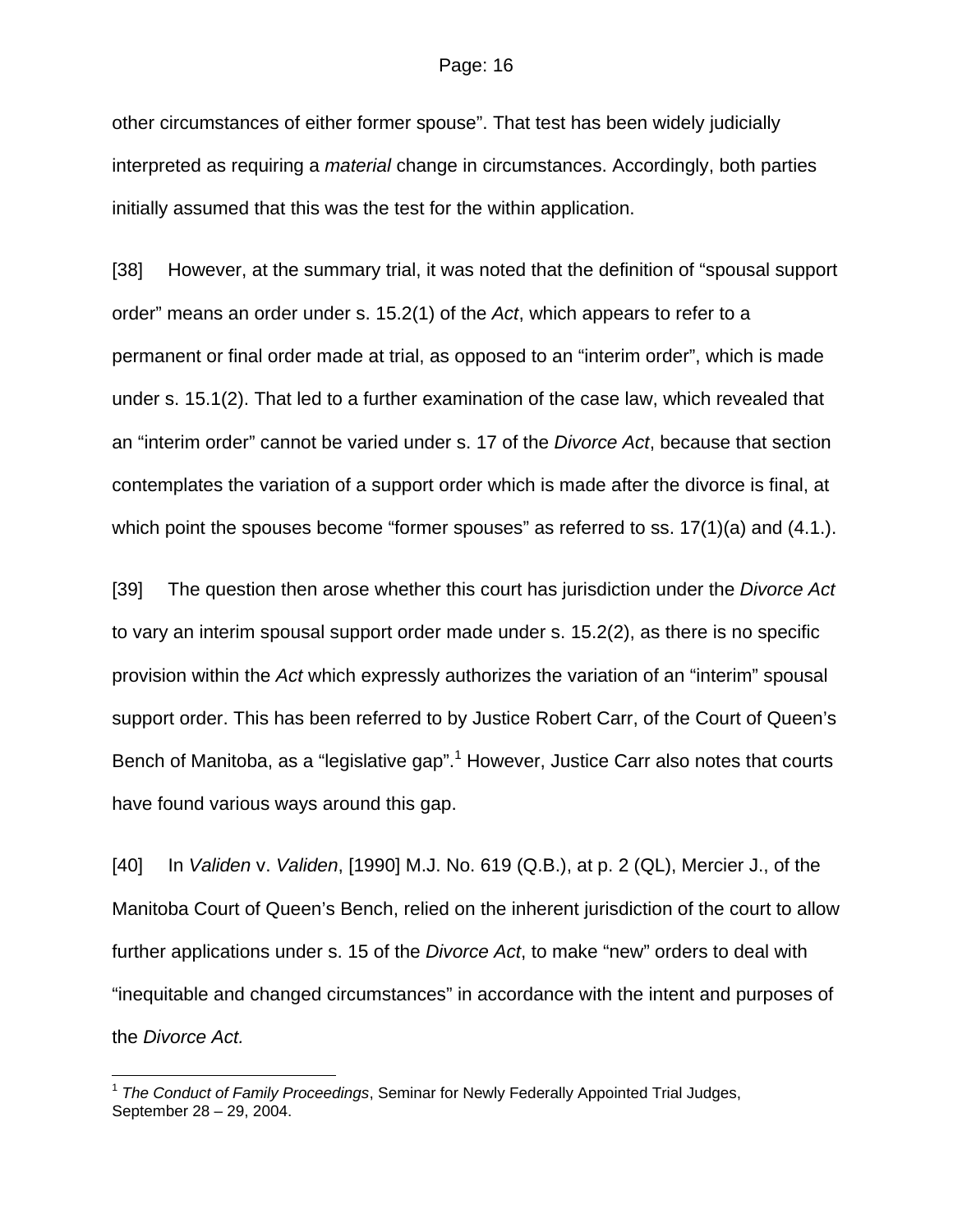[41] In *Monkhouse* v. *Monkhouse*, [1987] S.J. No. 686 (Q.B.), at pp. 3 - 4 (QL),

Scheibel J. of the Saskatchewan Court of Queen's Bench, agreed that s. 17 of the

*Divorce Act* does not prevent alteration of an interim order under what is now s. 15.2,

and that it may be necessary to return to s. 15.2 to make other orders varying an interim

order. Section 15.2(3) states as follows:

"(3) The court may make an order under subsection (1) or an interim order under subsection (2) for a definite or indefinite period or until a specified event occurs, and may impose terms, conditions or restrictions in connection with the order as it thinks fit and just."

[42] In *MacDonald* v. *MacDonald,* [1990] N.S.J. No. 100 (S.C.), Glube C.J.T.D. of the Nova Scotia Supreme Court, at pp. 4 and 5 (QL), was dealing with an application for child support under s. 15 of the *Divorce Act* (now s. 15.1) at a divorce trial and said:

> "… In my opinion, the matter of maintenance before me on a divorce is not to be dealt with as a variation under s. 17, rather it is to be dealt with as an order for maintenance under s. 15, [now s. 15.2] … Although an interim order may be varied before the divorce hearing, it remains interim …"

[43] In *Dumont* v. *Dumont*, [1987] N.B.J. No. 1054 (Q.B.), Deschenes J. of the New Brunswick Court of Queen's Bench, acknowledged that s. 17(1)(a) cannot be relied upon as allowing an application to vary an interim support order. However, that court, like *Monkhouse*, also held that s. 17 does not necessarily mean that the court is precluded from entertaining such applications. At page 3 (QL), Deschenes J. said as follows:

> When one considers the injustices which could arise if a court is unable to vary "interim" support orders or "interim" custody orders, it is clear that Parliament did not intend to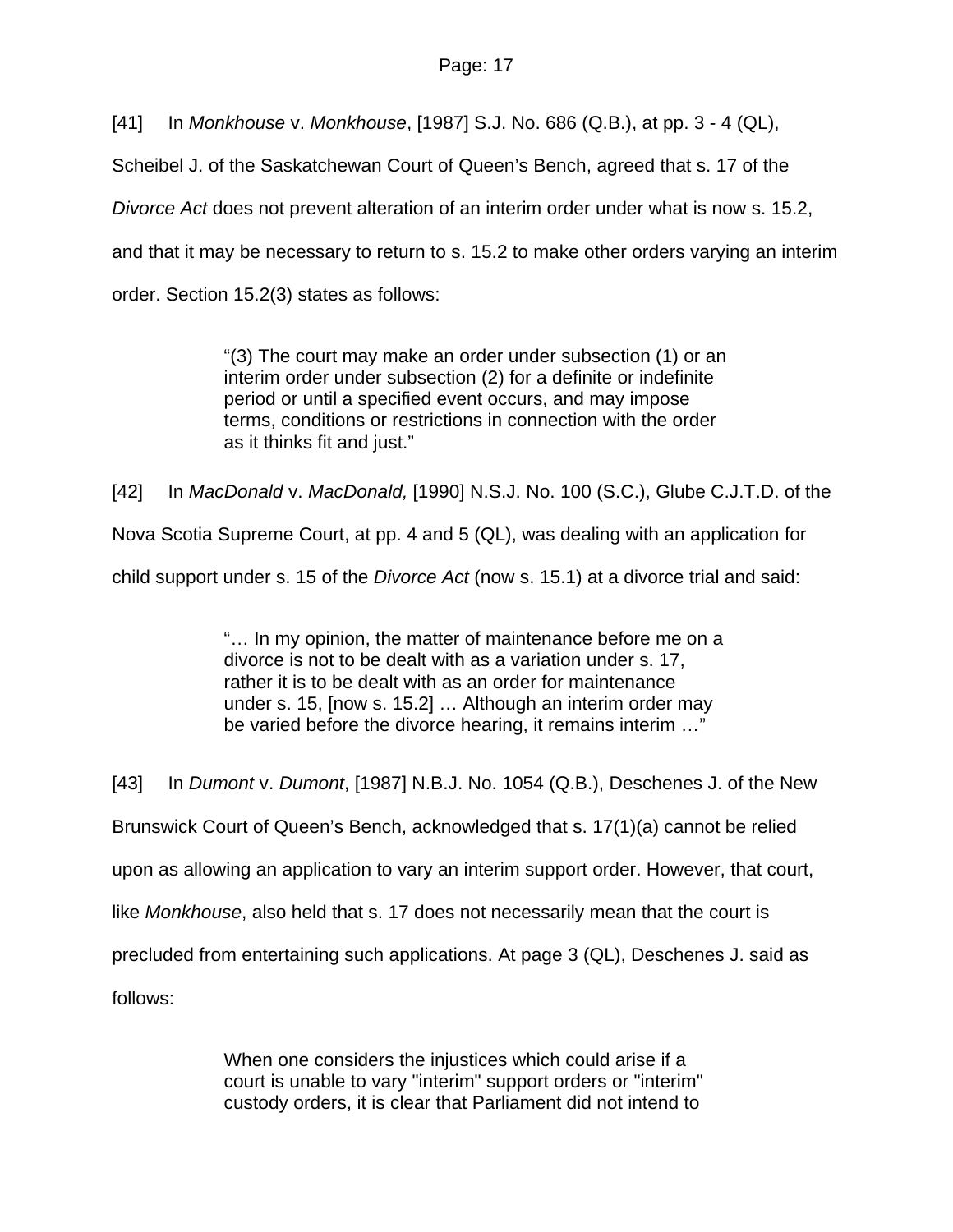preclude such applications. In fact, interim orders can sometimes remain in force for lengthy periods of time before a permanent order with respect to support or custody can be obtained, and one can think of numerous examples when a variation simply becomes a necessity in order to do justice between the parties.

In my view, Parliament having given specific statutory authority in [s. 15.2(3)] of the Act to the Court of Queen's Bench to make interim orders for support or custody, the court is allowed to use its inherent jurisdiction in order to do justice between the parties.

In my view, the exercise of a court's inherent jurisdiction to vary an interim support order made under the Divorce Act, 1985, does not contravene any provisions of the Act.

As pointed out in the Lipson case (supra), however, orders to vary interim support orders should not be granted lightly and certainly not where the applicant is unable to show a substantial change in circumstances or where an appropriate adjustment can be made at the trial. (my underlining)

[44] I accept the *Dumont* decision as an accurate statement of the law and conclude

that this Court has jurisdiction to vary interim orders pursuant to what is now s. 15.2(3)

of the *Divorce Act*. A "substantial change in circumstances" is required for such a

variation, which I do not view as being significantly different from the "material change in

circumstances" required to vary a final or permanent order.

# **CONCLUSION**

…

- [45] In summary, I conclude as follows:
	- 1. The petitioner's application to be relieved of the requirement to pay spousal support is dismissed;